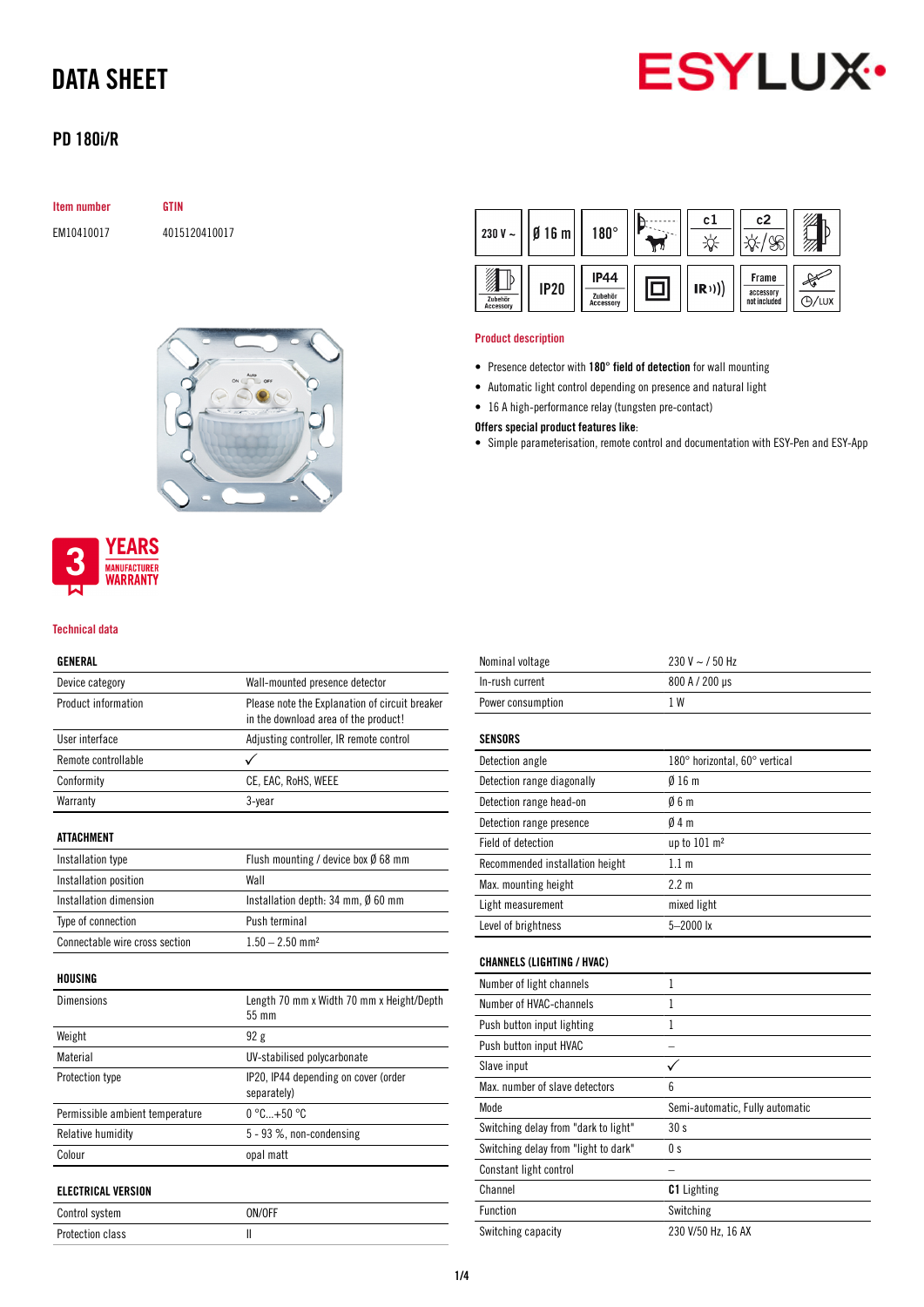## PD 180i/R



Item number GTIN EM10410017 4015120410017

|                       | 2300 W/10 A (cos phi $= 1$ )<br>1150 VA/5 A (cos phi = $0,5$ )<br>600 W LED |
|-----------------------|-----------------------------------------------------------------------------|
| Switch contact        | make contact / non-floating                                                 |
| Push button input     |                                                                             |
| Impulse mode          |                                                                             |
| Switch-off delay time | 12 s60 min (adjustable in steps)                                            |

| Channel               | C2 HVAC                             |
|-----------------------|-------------------------------------|
| <b>Function</b>       | Switching                           |
| Switching capacity    | 100 W/460 VA                        |
| Switch contact        | floating, 230 V AC/2 A, 24 V DC/2 A |
| Impulse mode          |                                     |
| Switch-off delay time | 300 s120 min (adjustable in steps)  |

### Factory settings

| GENERAL     |       | <b>CHANNELS (LIGHTING / HVAC)</b> |                     |  |
|-------------|-------|-----------------------------------|---------------------|--|
| Sensitivity | 100 % | Channel                           | Lighting            |  |
|             |       | Channel                           | C <sub>2</sub> HVAC |  |

#### Accessories

| <b>Product designation</b>    | Item number | <b>Product description</b>                                                                                                                | <b>GTIN</b>   |
|-------------------------------|-------------|-------------------------------------------------------------------------------------------------------------------------------------------|---------------|
| Cover                         |             |                                                                                                                                           |               |
| COVER IP20 WH                 | EM10055102  | Cover for wall detectors from the STANDARD series, IP20, white, similar to RAL 9010                                                       | 4015120055102 |
| COVER IP20 SWH                | EM10055119  | Cover for wall detectors from the STANDARD series, IP20, white, similar to RAL 9016                                                       | 4015120055119 |
| COVER IP20 CWH                | EM10055126  | Cover for wall detectors from the STANDARD series, IP20, white, similar to RAL 1013                                                       | 4015120055126 |
| COVER IP20 AN                 | EM10055133  | Cover for wall detectors from the STANDARD series, IP20, white, similar to RAL 7021                                                       | 4015120055133 |
| COVER IP20 SR                 | EM10055140  | Cover for wall detectors from the STANDARD series, IP20, silver                                                                           | 4015120055140 |
| COVER IP44 WH                 | EM10055157  | Cover for wall detectors from the STANDARD series, IP44, white                                                                            | 4015120055157 |
| COVER ELK RS/PLUS IP20 WH     | EM10055270  | Cover for wall detector fits with Elko RS/PLUS, IP20, white                                                                               | 4015120055270 |
| COVER SEL Trend IP20 WH       | EM10055287  | Cover for wall detector fits with Schneider Electric Trend, IP20, white                                                                   | 4015120055287 |
| COVER SEL EXX IP20 WH         | EM10055294  | Cover for wall detector fits with Schneider Electric Exxact, IP20, white                                                                  | 4015120055294 |
| COVER BER S1 IP20 PWH         | EP10427107  | Cover for wall detector fits with Berker S.1, IP20, polar white                                                                           | 4015120427107 |
| COVER BER S1 IP20 WH          | EP10427114  | Cover for wall detector fits with Berker S.1, IP20, white                                                                                 | 4015120427114 |
| COVER BER MOD2 IP20 PWH       | EP10427121  | Cover for wall detector fits with Berker module 2, IP20, polar white                                                                      | 4015120427121 |
| COVER BER MOD2 IP20 WH        | EP10427138  | Cover for wall detector fits with Berker module 2, IP20, white                                                                            | 4015120427138 |
| COVER BUJ REF IP20 WH         | EP10427145  | Cover for wall detector fits with Busch-Jäger Reflex, IP20, white                                                                         | 4015120427145 |
| Cover IP20-BJSI cream         | EP10427152  | Cover for wall detector fits with Busch-Jäger Reflex, IP20, cream white                                                                   | 4015120427152 |
| COVER GIR S55 IP20 WH         | EP10427169  | Cover for wall detector fits with Gira Standard 55, IP20, white                                                                           | 4015120427169 |
| COVER GIR S55 IP20 CWH        | EP10427176  | Cover for wall detector fits with Gira Standard 55, IP20, cream white                                                                     | 4015120427176 |
| <b>Electrical accessories</b> |             |                                                                                                                                           |               |
| FILTER 230 V                  | EP10426988  | Filter for suppression of inductive loads, such as relays, contactors, fluorescent lamps and<br>transformers                              | 4015120426988 |
| <b>Mounting</b>               |             |                                                                                                                                           |               |
| MOUNTING BOX IP44 SM WH       | EM10055164  | Surface-mounted box for wall detectors from the STANDARD series, IP44, white                                                              | 4015120055164 |
| <b>Remote control</b>         |             |                                                                                                                                           |               |
| ESY-Pen                       | EP10425356  | ESY-Pen and ESY-App, two tools for every task: (1) Parameterisation, (2) remote control, (3) light<br>measurement, (4) project management | 4015120425356 |
| REMOTE CONTROL MDi/PDi        | EM10425509  | IR remote control for presence detectors and motion detectors                                                                             | 4015120425509 |
|                               |             |                                                                                                                                           |               |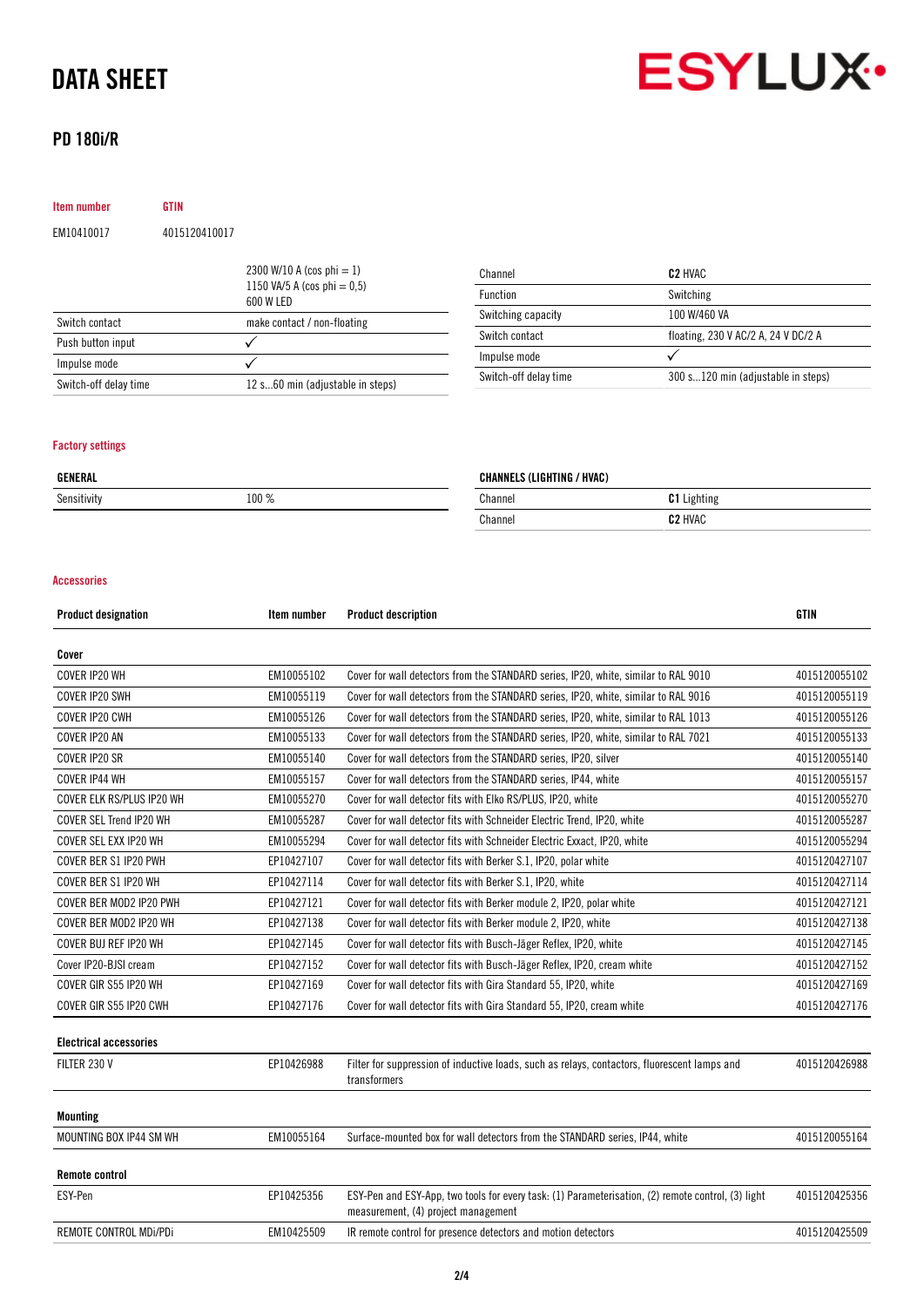

## PD 180i/R

| Item number                                                                                    | <b>GTIN</b>                                                                                                                                                                                                                                                                                                                                           |                                                     |                            |                                                                                                                         |                        |                 |
|------------------------------------------------------------------------------------------------|-------------------------------------------------------------------------------------------------------------------------------------------------------------------------------------------------------------------------------------------------------------------------------------------------------------------------------------------------------|-----------------------------------------------------|----------------------------|-------------------------------------------------------------------------------------------------------------------------|------------------------|-----------------|
| EM10410017                                                                                     | 4015120410017                                                                                                                                                                                                                                                                                                                                         |                                                     |                            |                                                                                                                         |                        |                 |
| <b>Accessories</b>                                                                             |                                                                                                                                                                                                                                                                                                                                                       |                                                     |                            |                                                                                                                         |                        |                 |
| <b>Product designation</b>                                                                     |                                                                                                                                                                                                                                                                                                                                                       | Item number                                         | <b>Product description</b> |                                                                                                                         |                        | <b>GTIN</b>     |
| Mobil-PDi/MDi-universal                                                                        |                                                                                                                                                                                                                                                                                                                                                       | EP10433993                                          |                            | Remote control for quick and precise setting of various parameters                                                      |                        | 4015120433993   |
| Wall-mounted presence detector                                                                 |                                                                                                                                                                                                                                                                                                                                                       |                                                     |                            |                                                                                                                         |                        |                 |
| MD/PD 180 Slave                                                                                |                                                                                                                                                                                                                                                                                                                                                       | EM10410024                                          | wall mounting              | Slave detector for extending the field of detection of a Master detector with 180° field of detection for 4015120410024 |                        |                 |
| <b>Dimension drawing</b>                                                                       |                                                                                                                                                                                                                                                                                                                                                       |                                                     |                            | <b>Field of detections</b>                                                                                              | <b>Detection range</b> |                 |
|                                                                                                |                                                                                                                                                                                                                                                                                                                                                       |                                                     |                            |                                                                                                                         | Diagonally (A)         | Ø16m            |
| 70 mm<br>63 mm<br>34 mm<br>$61 \, \text{mm}$<br>$70 \text{ mm}$<br>$\circ$ $\circlearrowright$ |                                                                                                                                                                                                                                                                                                                                                       |                                                     |                            | $\blacksquare$ Frontal (B)                                                                                              | Ø6m                    |                 |
|                                                                                                |                                                                                                                                                                                                                                                                                                                                                       |                                                     |                            | $180^\circ$                                                                                                             | Presence area (C)      | $\emptyset$ 4 m |
| <b>Circuit diagram</b>                                                                         |                                                                                                                                                                                                                                                                                                                                                       |                                                     |                            | <b>Circuit diagram</b>                                                                                                  |                        |                 |
|                                                                                                | $\begin{picture}(180,10) \put(0,0){\line(1,0){155}} \put(15,0){\line(1,0){155}} \put(15,0){\line(1,0){155}} \put(15,0){\line(1,0){155}} \put(15,0){\line(1,0){155}} \put(15,0){\line(1,0){155}} \put(15,0){\line(1,0){155}} \put(15,0){\line(1,0){155}} \put(15,0){\line(1,0){155}} \put(15,0){\line(1,0){155}} \put(15,0){\line(1,0){155}}$<br>$N -$ | Master<br>$S/P   L'   N   N   L   D1   D2  $<br>—•° |                            |                                                                                                                         | $\frac{1}{2}$          |                 |

*Standard operation Standard operation with additional control by means of a closing button. If required, the light can be manually switched on or off with the button.*